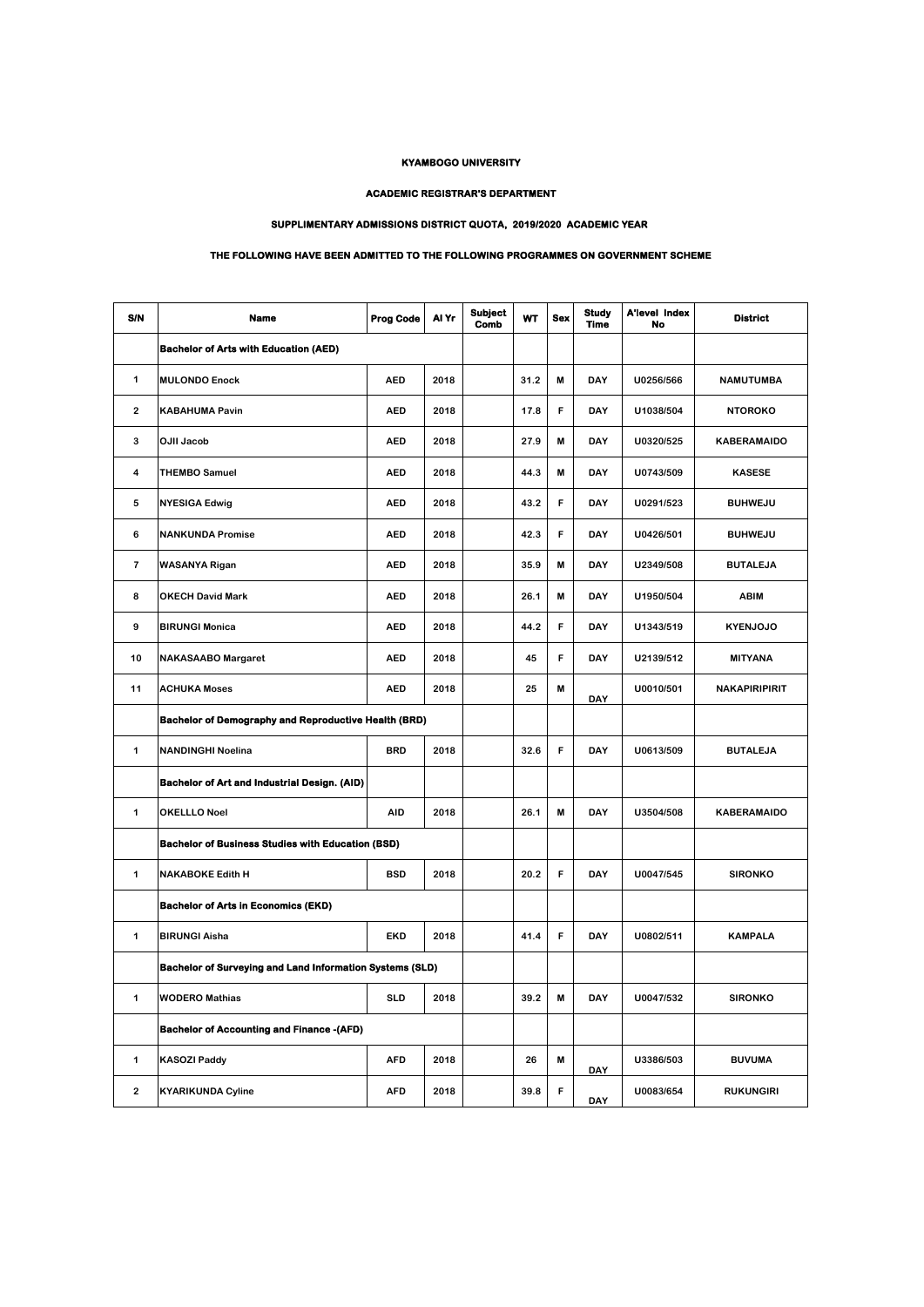|   | <b>Bachelor of Mirofinance -(MFD)</b>                                                            |            |      |  |      |   |            |           |                      |
|---|--------------------------------------------------------------------------------------------------|------------|------|--|------|---|------------|-----------|----------------------|
| 1 | <b>KARUNGI Sylivia</b>                                                                           | <b>MFD</b> | 2018 |  | 34.5 | F | DAY        | U1343/546 | <b>KYENJOJO</b>      |
|   | <b>Bachelor of Business Administration - (BBK)</b>                                               |            |      |  |      |   |            |           |                      |
| 1 | <b>KASAKYA Fatiah</b>                                                                            | <b>BBK</b> | 2018 |  | 31.6 | F | DAY        | U1179/506 | <b>BUVUMA</b>        |
|   | <b>Bachelor of Vocational Studies in Techinological Studies with</b><br><b>Education - (VTD)</b> |            |      |  |      |   |            |           |                      |
| 1 | <b>OKUMU Richard Owiny</b>                                                                       | <b>VTD</b> | 2018 |  | 34.2 | M | DAY        | U0572/517 | <b>ABIM</b>          |
|   | <b>Bachelor of Community Development and Social Justice -(CSD)</b>                               |            |      |  |      |   |            |           |                      |
| 1 | <b>OKAWA Denis</b>                                                                               | <b>CDS</b> | 2018 |  | 24.8 | M | DAY        | U0572/514 | <b>ABIM</b>          |
| 2 | <b>OYUNGRWOTH Nancy Hirmma</b>                                                                   | <b>CDS</b> | 2018 |  | 30.8 | F | DAY        | U0156/528 | <b>PAKWACH</b>       |
|   | Bachelor of Vocational Studies in Agriculture with Education -<br>(AGD)                          |            |      |  |      |   |            |           |                      |
| 1 | <b>OLAL Haron</b>                                                                                | <b>AGD</b> | 2017 |  | 24   | M | DAY        | U1644/528 | <b>AMOLATAR</b>      |
|   | <b>Bachelor of Adult and Community Education -(ACD)</b>                                          |            |      |  |      |   |            |           |                      |
| 1 | <b>TUGUME Ronald</b>                                                                             | <b>ACD</b> | 2018 |  | 42.5 | M | <b>DAY</b> | U1343/534 | <b>KYENJOJO</b>      |
|   | <b>Bachelor of Science with Education - Biological (ESE)</b>                                     |            |      |  |      |   |            |           |                      |
| 1 | <b>ANGELLA Micheal</b>                                                                           | <b>ESE</b> | 2018 |  | 25.1 | M | DAY        | U0100/504 | <b>NAKAPIRIPIRIT</b> |
|   | <b>Bachelor of Art and Industrial Design -(AID)</b>                                              |            |      |  |      |   |            |           |                      |
| 1 | <b>BEROCHAN Patience Opilo</b>                                                                   | <b>AID</b> | 2018 |  | 18.8 | F | DAY        | U0156/506 | <b>PAKWACH</b>       |
|   | <b>Bachelor of Administrative Science -(ASD)</b>                                                 |            |      |  |      |   |            |           |                      |
| 1 | <b>AYEBARE Praise Natasha</b>                                                                    | <b>ASD</b> | 2018 |  | 42.3 | F | DAY        | U0083/538 | <b>RUKUNGIRI</b>     |
|   | <b>Bachelor of Procurement and Logistics Management -(PLD)</b>                                   |            |      |  |      |   |            |           |                      |
| 1 | <b>NAFULA Marion Ritah</b>                                                                       | <b>PLD</b> | 2018 |  | 22   | F | DAY        | U1953/513 | <b>NAMAYINGO</b>     |
| 2 | <b>NAKAYENGA Mariam</b>                                                                          | <b>PLD</b> | 2018 |  | 31.2 | F | DAY        | U0458/674 | <b>KAMPALA</b>       |
| 3 | <b>MUHINDO Gordon</b>                                                                            | <b>PLD</b> | 2018 |  | 21   | M | <b>DAY</b> | U1038/510 | <b>NTOROKO</b>       |
|   | Bachelor of Arts in Social Sciences - (SSD)                                                      |            |      |  |      |   |            |           |                      |
| 1 | <b>NALYANYA Charles</b>                                                                          | SSD        | 2018 |  | 29.4 | M | DAY        | U0340/546 | <b>NAMISINDWA</b>    |
| 2 | <b>OUMA Kelevin Jita</b>                                                                         | SSD        | 2017 |  | 29.8 | M | DAY        | U1953/514 | <b>NAMAYINGO</b>     |
|   | Bachelor of Social Work and Social Administration - (SWD)                                        |            |      |  |      |   |            |           |                      |
| 1 | <b>SITENDA Happy Nalugo</b>                                                                      | <b>SWD</b> | 2018 |  | 39.4 | F | DAY        | U2924/524 | <b>KAMPALA</b>       |
| 2 | <b>ATUGONZA Sarah</b>                                                                            | <b>SWD</b> | 2018 |  | 39.2 | F | DAY        | U1343/510 | <b>KYENJOJO</b>      |
| 3 | <b>ZAWEDDE Noeline</b>                                                                           | <b>SWD</b> | 2018 |  | 34.2 | F | DAY        | U0251/501 | <b>BUKOMANSIMBI</b>  |
|   | Bachelor of Vocational Studies in Arts & Design with Education -<br>(VAD)                        |            |      |  |      |   |            |           |                      |